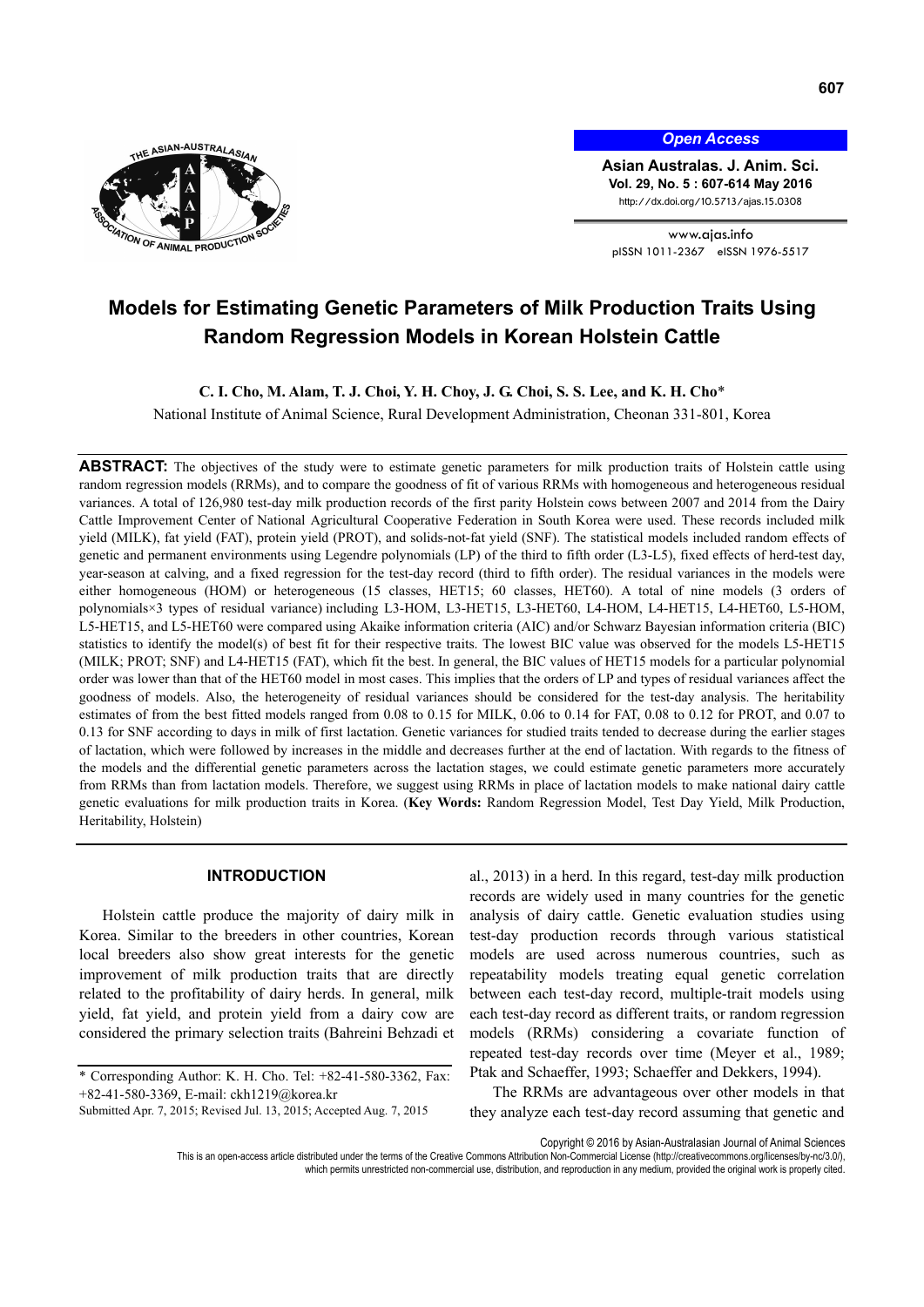non-genetic variances vary with days in milk and parity, as do genetic and non-genetic correlations (Liu et al., 2000a; Schaeffer et al., 2000). Theoretically, these models can extract more information from the data and allow for a more accurate modeling. Although they involve a large number of records and are more sensitive to the large number of parameters than the lactation model, they are more precise and flexible than the single-trait repeatability models or the multiple-trait models (Henderson, 1982; López-Romero and Carabaño, 2003; Andonov et al., 2013). For this reason, complex RRMs approaches are more popular and tend to be used as an international reference for national genetic evaluation of production traits of dairy cattle in many countries (Rupp and Biochard, 2003; Strabel et al., 2005). Nonetheless, many studies that have used RRMs and have compared models with homogeneous and heterogeneous variance classes, have proposed the use of heterogeneous residual variances by class because it fits the data in the same order of coefficients as Legendre polynomials (LP) (Jamrozik and Schaeffer, 1997; Mayer, 1999; Olori and Hill, 1999; Bignardi et al., 2009; Takma and Akbas, 2009; Hurtado-Lugo et al., 2013).

In Korea, national genetic evaluations for dairy production traits are mostly based on the 305-day lactation average model, using the first five lactation records as separate traits. Therefore, in the present study, we estimated the additive and permanent environmental (co)variances for the first lactation milk production traits and compared the goodnesses of RRMs fit using homogeneous and heterogeneous residual variances from test-day data.

## **MATERIAL AND METHODS**

## **Animals and data recording**

A total of 3,190,654 raw data test-day records were collected from first parity of Holstein cows under the Dairy Cattle Improvement Centre of National Agricultural Cooperative Federation (NACF) in South Korea from 2007 to 2014. Test-day records included milk yield (MILK), fat yield (FAT), protein yield (PROT), and solids-not-fat (SNF). Initial edits were performed on the data. Records of cows were discarded if they had not calved between 18 and 48 months of age. In addition, records with test dates collected before 5 days in milk (DIM) and after 305 DIM, and data on cows with less than 8 DIM records from the respective lactation, were removed. Initial edits also included the removal of any data on herd-test day (HTD) classes with less than 10 records, and the removal of data on cows with unknown pedigree information (both parents unknown). This left a total of 126,980 test day records for the study. The total test day period was divided into 60 classes (from 5 to 305 DIM at 5 day intervals) and 15 categories (5 to 9, 10 to 14, 15 to 19, 20 to 29, 30 to 49, 50 to 59, 60 to 164, 165

to 194, 195 to 229, 230 to 259, 260 to 264, 265 to 279, 280 to 294, 295 to 300, and 300 to 305 DIM) of the heterogeneous residual variances.

## **Animal pedigree**

Animal pedigrees for cows with production records were obtained from the Korean Animal Improvement Association (KAIA). A total of 39,855 animals were found in the pedigree dataset. Respective pedigree was traced back 21 generations. Approximately 46% of the animals were found to be inbred and the average inbreeding coefficient of the inbred animals was 0.019.

#### **Data analysis**

We considered RRMs with both homogeneous and heterogeneous residual variance components. For homogeneous residual variances, the original HTD factor was fitted as a contemporary group. However, a fixed factor of 60 HTD classes (HET60) and 15 HTD classes (HET15) were fitted to obtain heterogeneous residual variances at different stages of lactation. The fit for LP were considered up to the third order  $(L3)$ , the fourth order  $(L4)$ , and the fifth order (L5), and also included the intercept for genetic and permanent environments. Thus, a total of 9 models (3 orders of polynomials×3 types of residual variance) were obtained for variance component analyses, such as L3- HOM, L3-HET15, L3-HET60, L4-HOM, L4-HET15, L4- HET60, L5-HOM, L5-HET15, and L5-HET60. Four seasons of calving (spring [March to May]; summer [June to August]; autumn [September to November]; winter [December to February]) were defined and fitted accordingly as a fixed effect of year-season in the model. A term for fixed regression of DIM was also included in the models. The (co)variance components from various models were obtained using the WOMBAT 6.0 software package (Meyer, 2007). The RRMs used were as follows:

$$
y_{ijklm} = HTD_i + YS_j
$$
  
+  $\sum_{k=0}^{n-1} \varphi_{klm} \beta_k + \sum_{k=0}^{n-1} \varphi_{klm} u_{kl} + \sum_{k=0}^{n-1} \varphi_{klm} p e_{kl} + e_{ijklm}$ 

where  $y_{iiklm}$  is the test-day record *m* of cow *l* made on day *k* within HTD effect *i*, belonging to year-season of calving class *j*; HTD<sub>i</sub> is the i<sup>th</sup> HTD effect; YS<sub>i</sub> is the j<sup>th</sup> year-season of calving;  $\varphi_{\text{klm}}$  is the LP for the test day record of cow *l* made on day  $k$ ;  $\beta_k$  is the coefficient of fixed regression;  $u_{kl}$  is the coefficient for random regression of the additive genetic effect of the  $l<sup>th</sup>$  cow; pe<sub>kl</sub> is the coefficient for random regression of the permanent environment effect of the  $l^{\text{th}}$  cow; e<sub>ijklm</sub> is the random residual effect; and n is the number of fitted coefficients of LP.

The (co)variance structure for models was assumed to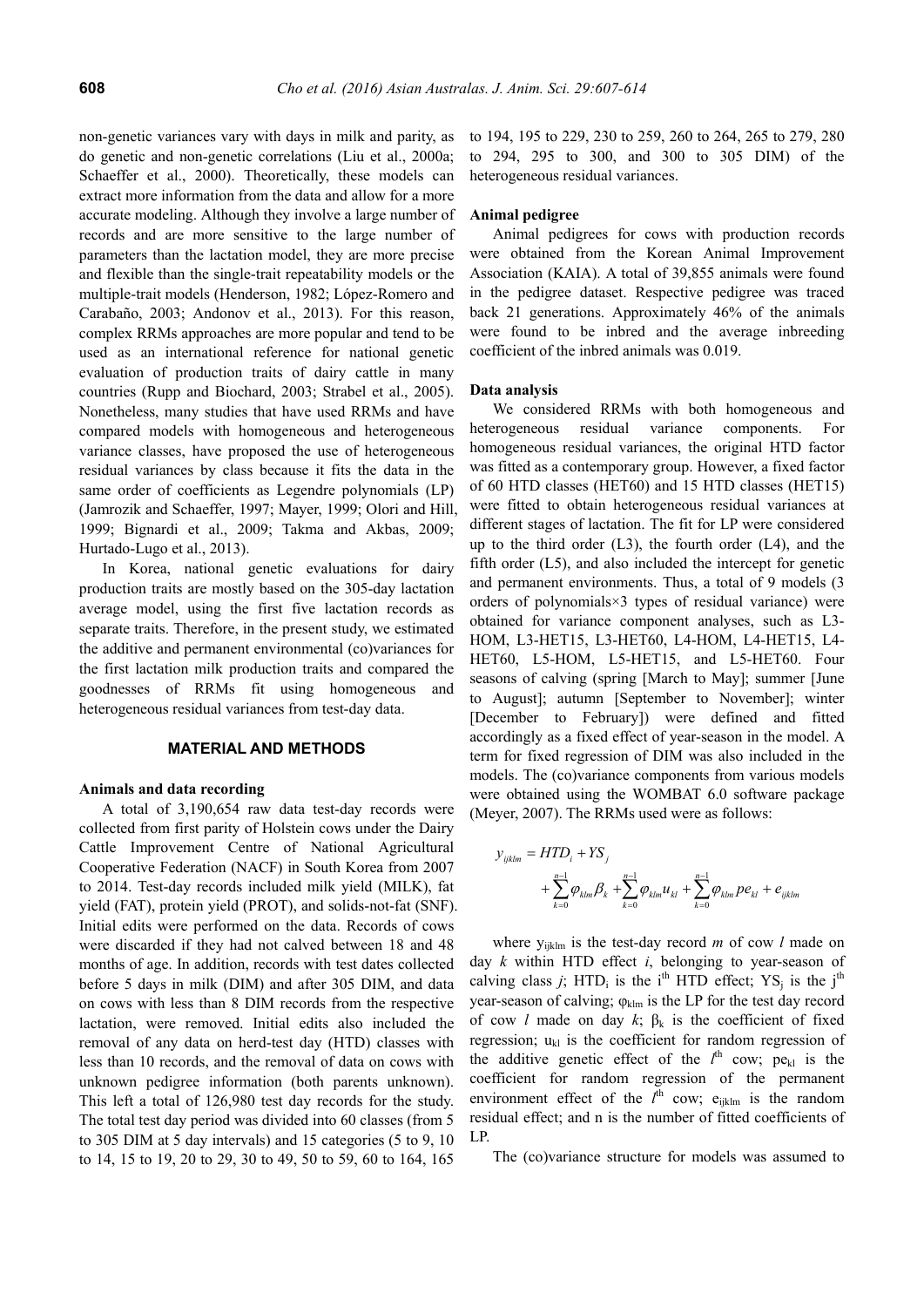be:

|              | u | $G \otimes A$ | ∩             | 0 |  |
|--------------|---|---------------|---------------|---|--|
| var  $p$   = |   | $\Omega$      | $P \otimes I$ | 0 |  |
|              | e |               |               | R |  |

where G and P are the (co)variance matrices of the random regression coefficients for additive genetic and permanent environmental effects, R is a diagonal matrix of residual variance, A is the additive genetic relationship matrix among cows, I is an identity matrix, and  $\otimes$  is the Kronecker product.

The goodnesses of fit among different models were tested using the logarithm of the likelihood function (–2*log*L), and Akaike information criteria (AIC) and Schwarz Bayesian information criteria (BIC) values (–2*log*L+2K [Akaike, 1973]; –2*log*L+K*log*n [Schwarz, 1978]). The K and n in the formula of AIC and BIC indicate the number of parameters and the number of records, respectively. The goal was to identify appropriate models through model selection using AIC or BIC by-production traits.

# **RESULTS AND DISCUSSION**

Descriptive statistics on the test-day milk production traits are shown in Table 1. The average yields of MILK, FAT, PROT, and SNF were 29.65±6.47 kg, 1.12±0.30 kg,  $0.94\pm0.20$  kg, and  $2.59\pm0.56$  kg, respectively. Kim et al. (2009) reported similar averages for Korean Holstein cattle: MILK (28.25 kg), FAT (1.07 kg), PROT (0.90 kg), and SNF (2.50 kg). Similar averages for MILK have also been reported by Lee et al. (2003) and Cho et al. (2005). We found relatively higher phenotypic averages in this study, which could be an effect of the increased use of elite breeding bulls and cows over the past few years.

Table 2 represents the deviation between the estimated

**Table 1.** Description of the test-day datasets and pedigree files after screening conditions used in this study

| Factors                                           |             |
|---------------------------------------------------|-------------|
| Test day records                                  | 126,980     |
| Mean milk yield (SD)                              | 29.65(6.47) |
| Mean fat yield (SD)                               | 1.12(0.30)  |
| Mean protein yield (SD)                           | 0.94(0.20)  |
| Mean SNF yield (SD)                               | 2.59(0.56)  |
| Number of HTDs                                    | 7,162       |
| Average number of records per HTD                 | 17.73       |
| Number of YSs                                     | 30          |
| Average number of records per YS                  | 4,232.7     |
| Number of cows with records                       | 14,275      |
| Average number of records per cow                 | 8.9         |
| Number of cows with test day records per sire.    | 59.7        |
| Total animals in the pedigree.                    | 39,855      |
| Number of inbreeding animals                      | 18,384      |
| Average inbreeding coefficient for inbred animals | 0.019       |
|                                                   |             |

SD, standard deviation; SNF, solids-not-fat yield; HTD, herd-test day; YS, year-season of calving.

value (–2logL, AIC or BIC) of a given model and the lowest value for the respective parameters among the models. Most of the estimates decreased as the order of LP fit increased in the models of a particular residual type, except the BIC for FAT. The smallest –2*log*L and AIC estimates were observed in HET60 models (60 heterogeneous residual classes) with fifth order polynomials (LP5) for all traits; this also showed the best fit among other models. Homogeneous residual models, on the other hand, were the least fit models for these above criteria. The bestfit models based on the smallest BIC were slightly different than the best-fit models using –2*log*L and AIC. Also, the smallest BIC estimates on traits were obtained with HET15 models only, even though their LP fits were different. Similarly, in a previous study, the lowest AIC and BIC were obtained from Brazilian Holsteins (Costa et al., 2008) for milk yield using a fifth order LP with 29 heterogeneous

**Table 2.** Number of variance components and deviations of Log likelihood, Akaike information content (AIC), and Bayesian information content (BIC) values for different models based on the lowest model estimates

| Model    | CR. | <b>VP</b> | Milk yield |                 | Fat vield  |          | Protein yield   |            |           | SNF yield       |         |           |                         |         |
|----------|-----|-----------|------------|-----------------|------------|----------|-----------------|------------|-----------|-----------------|---------|-----------|-------------------------|---------|
|          |     |           | $-2$ logL  | AIC             | <b>BIC</b> | $-2logL$ | AIC             | <b>BIC</b> | $-2$ logL | AIC             | BIC     | $-2$ logL | AIC                     | BIC.    |
| L3 HOM   |     | 13        |            | 6.929.9 6.775.9 | 6,441.4    |          | 2,327.6 2,173.6 | 1,786.3    |           | 2,229.8 2,075.8 | 1,733.3 |           | 5,195.4 5,041.4 4,710.0 |         |
| L3 HET15 | 15  | 27        |            | 4.006.8 3.880.8 | 3,682.0    | 667.8    | 541.8           | 290.2      |           | 1,189.4 1,063.4 | 856.6   |           | 3,028.2 2,902.2 2,706.6 |         |
| L3 HET60 | 60  | 72        |            | 3,900.4 3,864.4 | 4,101.8    | 456.4    | 420.4           | 605.0      |           | 1,066.3 1,030.3 | 1,259.7 |           | 2,923.8 2,887.8 3,128.4 |         |
| L4 HOM   |     | 21        |            | 2,367.0 2,229.0 | 1,972.0    | 1,104.4  | 966.4           | 656.7      | 892.2     | 754.2           | 489.2   |           | 1,779.9 1,641.9 1,388.1 |         |
| L4 HET15 | 15  | 35        |            | 1,389.9 1,279.9 | 1,158.6    | 284.0    | 174.0           | 0.0        | 395.2     | 285.2           | 155.9   | 989.0     | 879.0                   | 760.9   |
| L4 HET60 | 60  | 80        |            | 1,276.0 1,256.0 | 1,570.9    | 106.9    | 86.9            | 349.1      | 271.8     | 251.8           | 558.8   | 877.6     | 857.6                   | 1175.7  |
| L5 HOM   |     | 31        | 598.1      | 480.1           | 320.1      | 687.3    | 569.3           | 356.5      | 426.7     | 308.7           | 140.7   | 539.0     | 421.0                   | 264.2   |
| L5 HET15 | 15  | 45        | 114.3      | 24.3            | 0.0        | 169.3    | 79.3            | 2.2        | 122.3     | 32.3            | 0.0     | 111.2     | 21.2                    | $0.0\,$ |
| L5 HET60 | 60  | 90        | 0.0        | 0.0             | 411.9      | 0.0      | 0.0             | 359.1      | 0.0       | 0.0             | 403.9   | 0.0       | 0.0                     | 415.1   |

CR, number of classes for residual variance; VP, number of variance component parameters; SNF, solids-not-fat yield. 1

 $\overline{1}$ . The deviance of zero for  $-2\log L$ , AIC, and BIC indicated the best fitted models.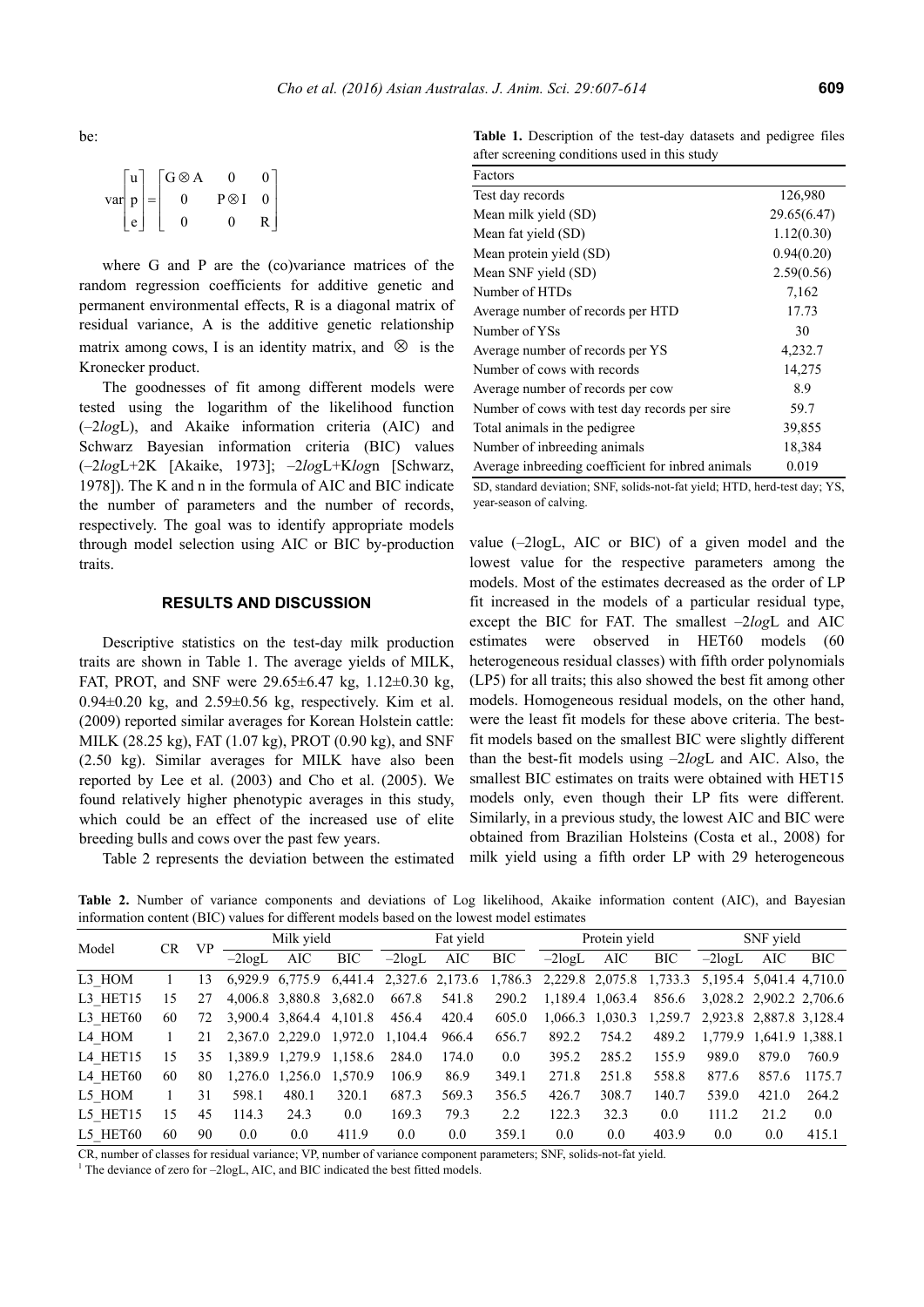classes. They also showed that heterogeneous models with increased polynomial orders (from third to fifth) obtained the best model estimate. This is in agreement with another previous study on Brazilian Holsteins (Bignardi et al., 2009). Generally, the measures of AIC and BIC differ because of the penalty weights which are considered in their calculations. The AIC, as a penalty, considers a value twice the number of total model parameters (2K; see Materials and Methods), whereas the penalty for BIC includes a value of total model parameters multiplied by the natural logarithm of total records (K*log*n; see Materials and Methods). Because the BIC accounts for both the number of model parameters and total records under study, it penalizes a model more rigorously than AIC and obtains a more parsimonious model (Cobuci et al., 2011; Dziak et al., 2012; Hurtado-Lugo et al., 2013). Therefore, we used BIC as the

best fit model in this study.

The trends of estimated variances for genetic, permanent environment and residual components for MILK, FAT, PROT, and SNF traits according to DIM are shown in Figure 1. In general, the genetic variances for MILK, FAT, PROT, and SNF yield showed gradual decrease initially (5 to 30 DIM), followed by a somewhat steady variance up to the middle of lactation (30 to 185 DIM), and then showed a subtle increase (185 to 265 DIM) before a final descent until the end of lactation. Decreased genetic variances at the beginning and the end of the lactation curve have been reported for dairy cattle (López-Romero and Carabaño, 2003; Cobuci et al., 2011). We observed the same trend at the two extremes of the lactation curve. Similar trends of permanent environmental variances for studied traits up to mid-lactation were observed, except for the gradual



**Figure 1.** Estimation of genetic (first column), permanent environmental (second column), and residual variance (third column) for milk (first row), fat (second row), protein (third row) and solids-not-fat (fourth row) according to test day by the fifth Legendre polynomial.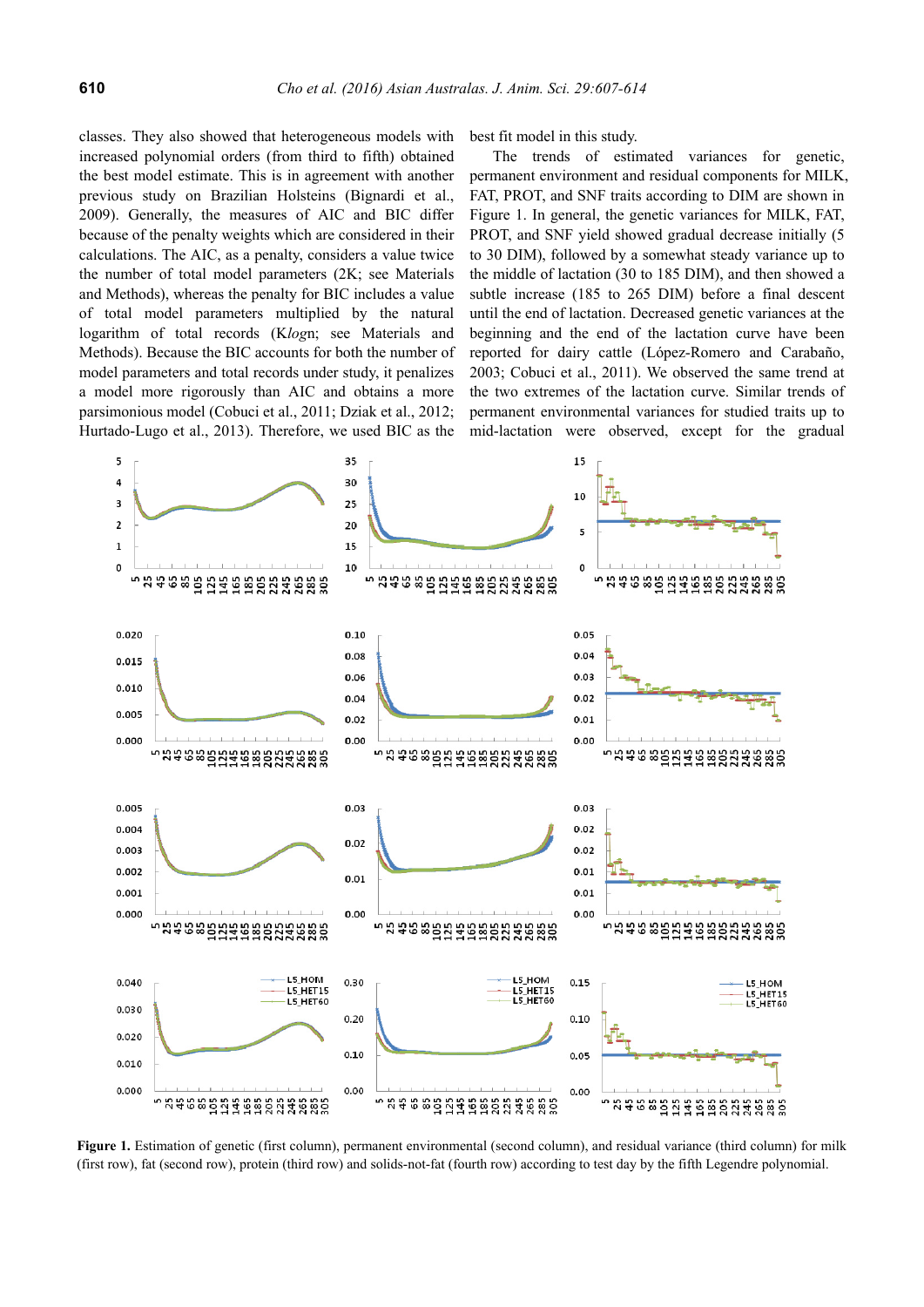increases until the end of lactation and higher values during the extreme period of lactation compared to the midlactation. These results are similar to those observed by Pool et al. (2000), Cobuci et al. (2011), Bignardi et al. (2011), and Kheirabadi et al. (2014) for MILK of Holstein. However, residual variances for heterogeneous models decreased gradually until the end of lactation, although they remained steady during the middle period. Studies by López-Romero et al. (2003) and Herrera et al. (2013) on milk production of Holstein cattle reported similar patterns for residual variances using models of 5 and 30 heterogeneous classes fitting fourth and fifth order LPs. respectively.

Figure 2 shows the changes in heritability estimates for milk production traits derived from the best-fit model variances. The heritabilities for traits varied as lactation progressed, where  $h^2$  estimates of MILK, PROT, and SNF started with a slight decrease followed by a gradual increase at 35 DIM until reaching the highest estimates at 259 DIM, but again ended with a steady decrease until 305 DIM. These results are in agreement with many previous reports (Liu et al., 2000b; Jakobsen et al., 2002; Bormann et al., 2003; De Roos et al., 2004; Costa et al., 2008; Cobuci et al., 2011) but not with Kheirabadi et al. (2014), which reported higher estimates at the beginning and the end of lactation. The heritability estimated for milk yield using the L5- HET15 model ranged from 0.08 (27 DIM) to 0.15 (255 DIM). Heritabilities in this study were significantly lower than those reported by other studies on Holstein (Olori et al., 1999; Pool et al., 2000; Kim et al., 2009). This is because the genetic variances were relatively lower compared to the permanent environmental variances and residual variances. The FAT heritability estimates obtained using the L4- HET15 model were also low, ranging from 0.06 to 0.14. Heritabilities for PROT ranged between 0.08 at 10 DIM and 0.12 at 305 DIM. Although a higher FAT  $h<sup>2</sup>$  was observed at the beginning of lactation, eventually it decreased to the

lowest point at about 59 DIM and then remained somewhat steady after a slight increase until 305 DIM. However, heritability found in SNF yield in the present study ranged between 0.07 and 0.13 at 29 and 252 DIM, respectively. The results of  $h^2$  estimates for FAT, PROT, and SNF were lower than for MILK. Similar results have been reported by Jakobsen et al. (2002), Kim et al. (2009), and Kheirabadi et al. (2014). Heritabilities for milk production traits in our study were lower than previous estimates that used RRMs on Korean Holstein (Cho et al., 2005; Kim et al., 2009). However, similar results for MILK were observed by Lee et al. (2003). The plausible cause for these differences in  $h^2$ among studies may be the use of different LP models and sample sizes subjected to data restriction in each study.

The genetic correlation estimates  $(r_G)$  between DIM for milk production traits are shown in Figure 3. These estimates ranged from almost no correlation to a complete correlation for MILK  $(-0.01 \text{ to } 1.00)$ , FAT  $(0.06 \text{ to } 1.00)$ , PROT (0.12 to 1.00), and SNF (–0. 04 to 1.00). Genetic correlations were stronger between adjacent DIM records and relatively weaker between distant DIM records. These results are in close agreement with genetic correlations that were reported previously for Holsteins using RRMs with test day records (Cobuci et al., 2011; Herrera et al., 2013; Kheirabadi et al., 2014). However, the genetic correlations for MILK mostly varied during the early lactation stage; for example, between 0.06 and 1.00 until 115 DIM. After 115 DIM, the  $r_G$  estimates were greater than 0.90 throughout lactation. These higher genetic correlations between 115 and 305 DIM indicate that the estimated breeding values were similar along the later lactation stages. This raises the possibility for inclusion of cow (lacking complete records between 100 to 305 DIM) phenotypes in the model to obtain breeding values, especially when genetic evaluations using test day RRMs are performed. Likewise, high genetic correlations were obtained for other traits until the end of lactation, despite the fact that the length of the stage



**Figure 2.** Estimation of heritability of the best fitted model for milk (L5\_HET15), fat (L4\_HET15), protein (L5\_HET15), and solids-notfat yields (L5 HET15) according to days in milk (DIM).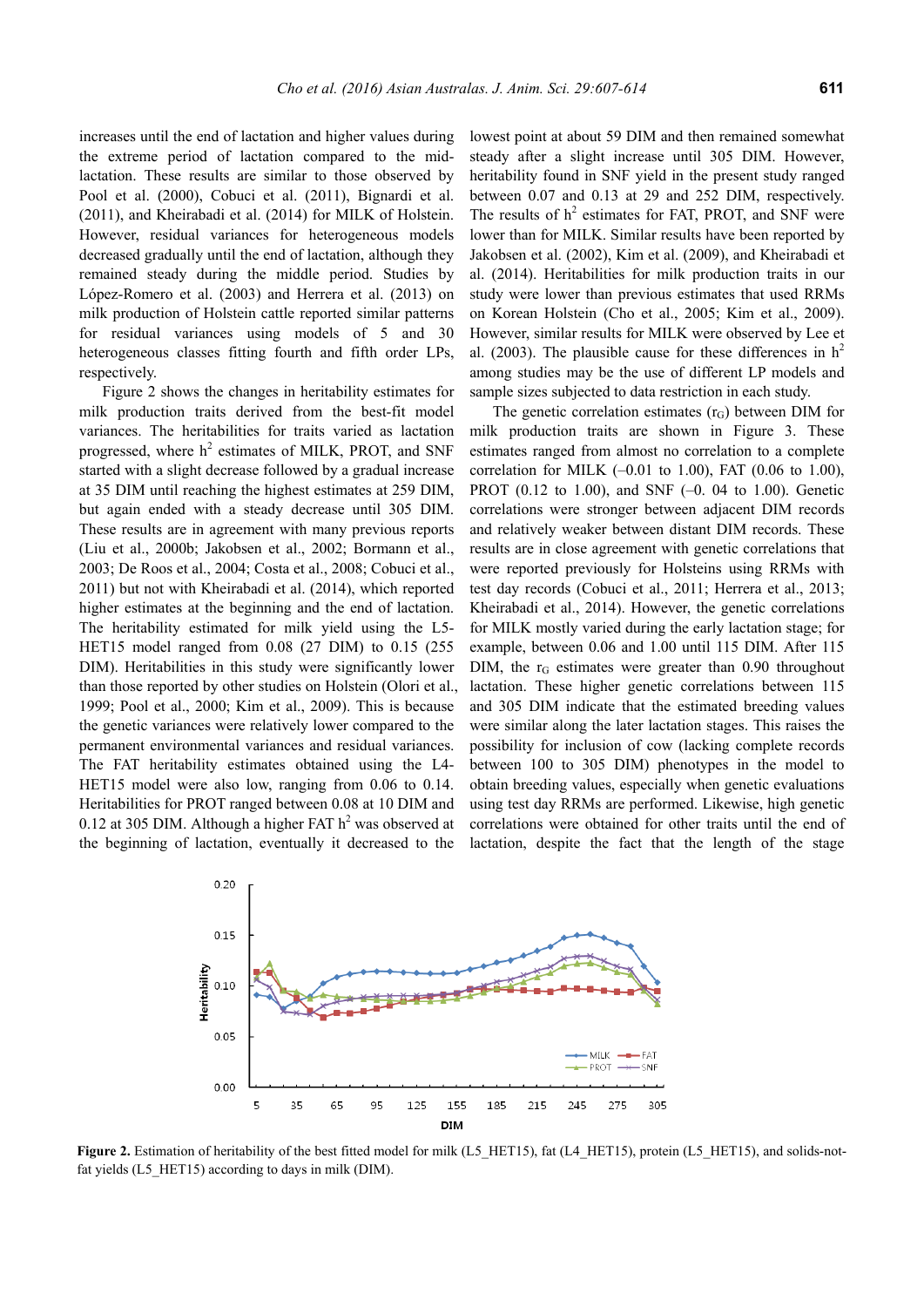

**Figure 3.** Genetic correlations for milk (MILK), fat (FAT), protein (PROT), and solids-not-fat (SNF) yield among 5 to 305 days in milk (DIM) of Holstein.

differed slightly (FAT [151 to 305 DIM], PROT [140 to 305 DIM], SNF [153 to 305 DIM]).

# **CONCLUSION**

An RRMs analysis of longitudinal trait in dairy cattle to study genetic changes over time can increase understanding of the genetics of lactation. In this study, a variety of models were considered to find the goodness of models for milk production traits. The results of BIC among models showed that the L5-HET15 model fitted data best for MILK, PROT, and SNF, whereas the L4-HET15 model fitted data best for FAT. This suggests that the order of LP and type of residual variances affected the goodness of model. Also, the heterogeneity of residual variances should be considered on the test-day analysis as they varied during the lactation; especially, they declined as lactation progressed. Heritability estimates of the traits, even though were relatively small, showed similar patterns with previous reports, throughout the lactation period. Genetic correlations among various DIMs were concordant with previous reports. Higher genetic correlation estimates during the middle and end lactation stage also suggested the inclusion of cows for breeding value estimation that had missing records for those periods. This RRMs study has provided us a good insight into the changes in genetic merit of milk production traits in Korean Holstein cattle. Regarding the fitness of the models and differential genetic variance components across the lactation stages, parameter estimates of RRMs seemed to be more accurate and more informative than those of lactation models. Therefore, we suggest using RRMs in place of lactation models to make national dairy cattle genetic evaluations for milk production traits in Korea.

# **CONFLICT OF INTEREST**

We certify that there is no conflict of interest with any financial organization regarding the material discussed in the manuscript.

# **ACKNOWLEDGMENTS**

This research was supported by the funding from the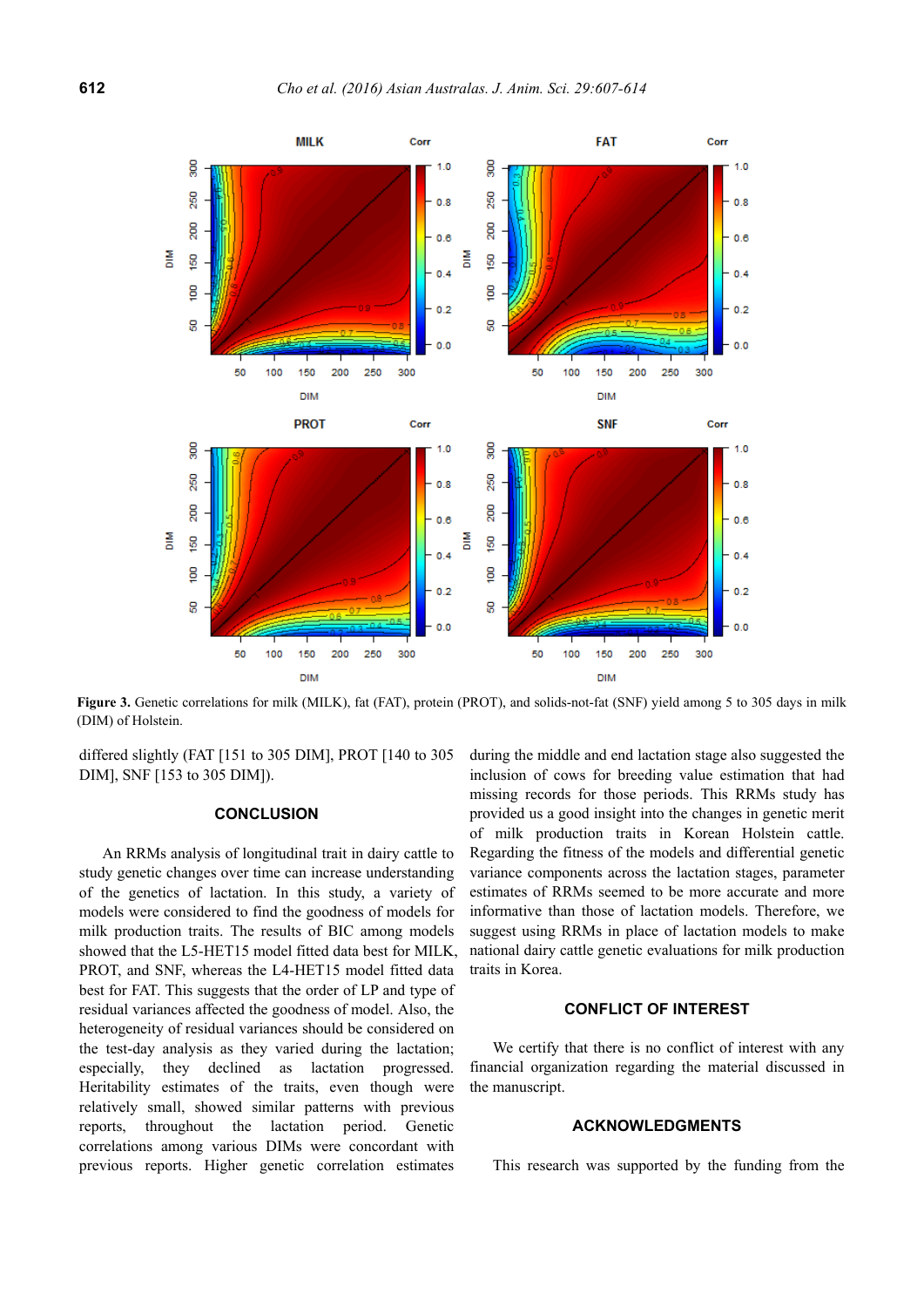project "Development of selection program in dairy bull using genomic information (Project No: PJ009260)" and the "Postdoctoral Fellowship Program" of the National Institute of Animal Science, RDA, Cheonan, Korea.

## **REFERENCES**

- Akaike, H. 1973. Information theory and an extension of the maximum likelihood principle. In Second International Symposium on Information Theory (Eds. B. N. Petrov and F. Csaki). Akademiai Kaidó, Budapest, Hungary. pp. 267-281.
- Andonov, S., J. Ødegård, M. Svendsen, T. Ådnøy, M. Vegara, and G. Klemetsdal. 2013. Comparison of random regression and repeatability models to predict breeding values from test-day records of Norwegian goats. J. Dairy Sci. 96:1834-1843.
- Bahreini Behzadi, M. R., A. Amini, A. A. Aslaminejad, and M. Tahmoorespour. 2013. Estimation of genetic parameters for production traits of Iranian Holstein dairy cattle. Livest. Res. Rural Dev. 25, Article #156.
- Bignardi, A. B., L. El Faro, V. L. Cardoso, P. F. Machado, and L. G. de Albuquerque. 2009. Random regression models to estimate test-day milk yield genetic parameters Holstein cows in Southeastern Brazil. Livest. Sci. 123:1-7.
- Bignardi, A. B., L. El Faro, R. A. A. Torres Júnior, V. L. Cardoso, P. F. Machado, and L. G. D. Albuquerque. 2011. Random regression models using different functions to model test-day milk yield of Brazilian Holstein cows. Genet. Mol. Res. 10:3565-3575.
- Bormann, J., G. R. Wiggans, T. Druet, and N. Gengler. 2003. Within-herd effects of age at test day and lactation stage on test-day yields. J. Dairy Sci. 86:3765-3774.
- Cho, J. H., K. H. Cho, and K. J. Lee. 2005. The effect of the incomplete lactation records for genetic evaluations with random regression test-day models (RRTDM) in Holstein cattle. J. Anim. Sci. Technol. (Kor.). 47:147-158.
- Cobuci, J. A., C. N. Costa, J. Braccini Neto, and A. F. D. Freitas. 2011. Genetic parameters for milk production by using random regression models with different alternatives of fixed regression modeling. R. Bras. Zootec. 40:557-567.
- Costa, C. N., C. M. R. de Melo, I. U. Packer, A. F. de Freitas, N. M. Teixeira, and J. A. Cobuci. 2008. Genetic parameters for test day milk yield of first lactation Holstein cows estimated by random regression using Legendre polynomials. R. Bras. Zootec. 37:602-608.
- De Roos, A. P. W., A. G. F. Harbers, and G. De Jong. 2004. Random herd curves in a test-day model for milk, fat, and protein production of dairy cattle in the Netherlands. J. Dairy Sci. 87:2693-2701.
- Dziak, J. J., D. L. Coffman, S. T. Lanza, and R. Li. 2012. Sensitivity and specificity of information criteria. The Methodology Center and Department of Statistics, Penn State, The Pennsylvania State University, State College, PA, USA. pp. 1-10.
- Henderson Jr, C. R. 1982. Analysis of covariance in the mixed model: higher-level, nonhomogeneous, and random regressions. Biometrics 38:623-640.
- Herrera, A. C., O. D. Múnera, and M. F. Cerón-Muñoz. 2013. Variance components and genetic parameters for milk

production of Holstein cattle in Antioquia (Colombia) using random regression models. Rev. Colom. Cienc. Pecua. 26:90- 97.

- Hurtado-Lugo, N. A., S. C. de Sousa, R. R. Aspilcueta, S. Y. Gutiérrez, M. F. Cerón-Muñoz, and H. Tonhati. 2013. Estimation of genetic parameters for test-day milk yield in first calving buffaloes. Rev. Colom. Cienc. Pecua. 26:177-185.
- Jakobsen, J. H., P. Madsen, J. Jensen, J. Pedersen, L. G. Christensen, and D. A. Sorensen. 2002. Genetic parameters for milk production and persistency for Danish Holsteins estimated in random regression models using REML. J. Dairy Sci. 85:1607-1616.
- Jamrozik, J. and L. R. Schaeffer. 1997. Estimates of genetic parameters for a test day model with random regressions for yield traits of first lactation Holsteins. J. Dairy Sci. 80:762-770.
- Kheirabadi, K., A. Rashidi, S. Alijani, and I. Imumorin. 2014. Modeling lactation curves and estimation of genetic parameters in Holstein cows using multiple-trait random regression models. Anim. Sci. J. 85:925-934.
- Kim, B. W., D. Lee, J. T. Jeon, and J. G. Lee 2009. Estimation of genetic parameters for milk production traits using a random regression test-day model in Holstein cows in Korea. Asian Australas. J. Anim. Sci. 22:923-930.
- Lee, D. H., J. H. Jo, and K. G. Han. 2003. Genetic parameters for milk production and somatic cell score of first lactation in Holstein cattle with random regression test-day models. J. Anim. Sci. Technol. (Kor.). 45:739-748
- Liu, Z., F. Reinhardt, and R. Reents. 2000a. Parameter estimates of a random regression test day model for first three lactation somatic cell scores. Interbull Bull. 26:61-65.
- Liu, Z., F. Reinhardt, and R. Reents. 2000b. Estimating parameters of a random regression test day model for first three lactation milk production traits using the covariance function approach. Interbull Bull. 25:74-80.
- López-Romero, P. and M. J. Carabaño. 2003. Comparing alternative random regression models to analyse first lactation daily milk yield data in Holstein–Friesian cattle. Livest. Prod. Sci. 82:81-96.
- López-Romero, P., R. Rekaya, and M. J. Carabano. 2003. Assessment of homogeneity vs. heterogeneity of residual variance in random regression test-day models in a Bayesian analysis. J. Dairy Sci. 86:3374-3385.
- Meyer, K. 1999. Estimates of genetic and phenotypic covariance functions for postweaning growth and mature weight of beef cows. J. Anim. Breed. Genet. 116:181-205.
- Meyer, K. 2007. WOMBAT A tool for mixed model analyses in quantitative genetics by REML. J. Zhejiang Univ. Sci. B. 8:815-821.
- Meyer, K., H. U. Graser, and K. Hammond. 1989. Estimates of genetic parameters for first lactation test day production of Australian Black and White cows. Livest. Prod. Sci. 21:177- 199.
- Olori, V. E. and W. G. Hill. 1999. The structure of the residual error variance of test day milk in random regression models. Interbull Bull. 20:103-108.
- Olori, V. E., W. G. Hill, B. J. McGuirk, and S. Brotherstone. 1999. Estimating variance components for test day milk records by restricted maximum likelihood with a random regression animal model. Livest. Prod. Sci. 61:53-63.